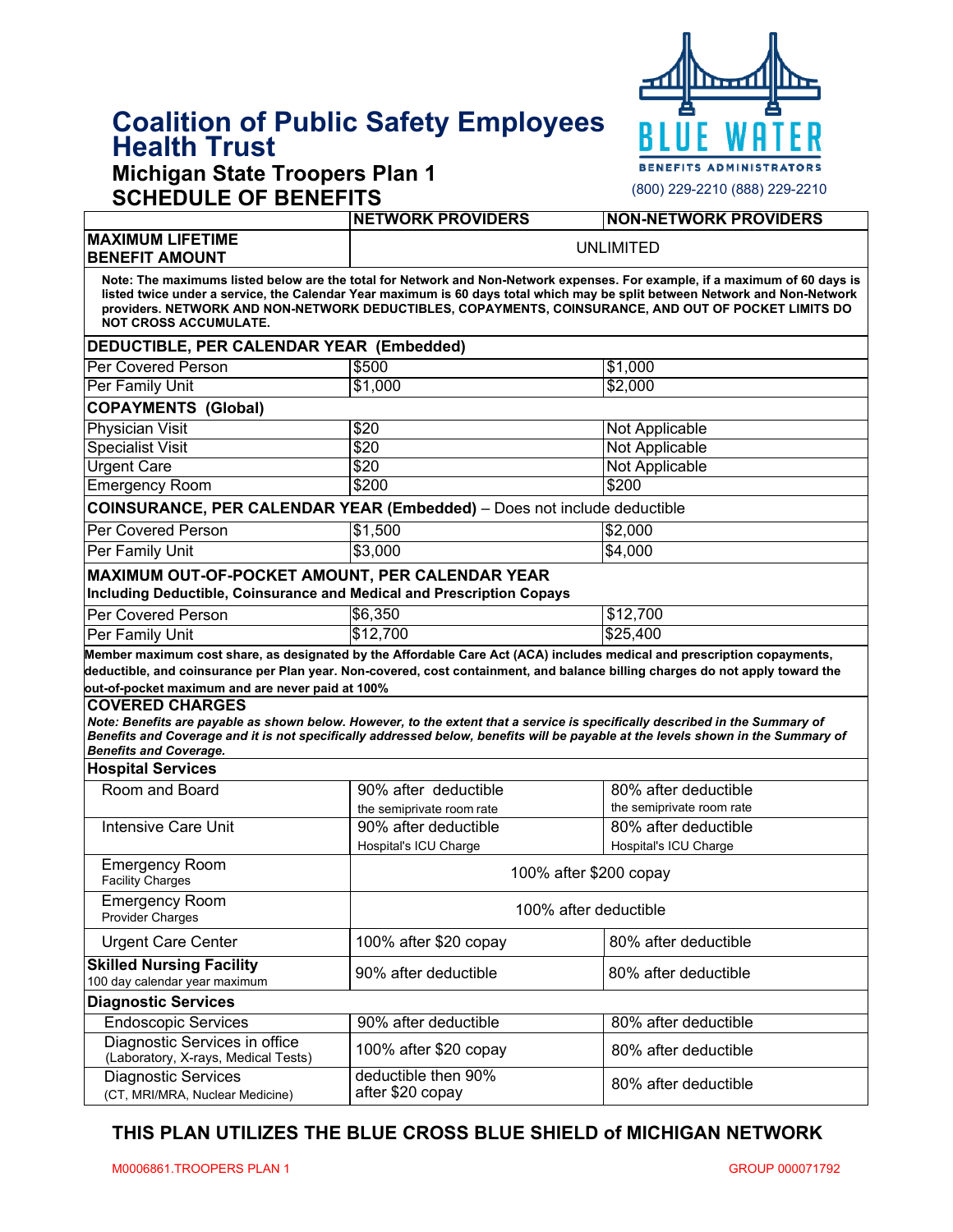|                                                                                    | <b>NETWORK PROVIDERS</b>                 | <b>NON-NETWORK PROVIDERS</b>      |
|------------------------------------------------------------------------------------|------------------------------------------|-----------------------------------|
| <b>Physician Services</b>                                                          |                                          |                                   |
| Inpatient visits                                                                   | 90% after deductible                     | 80% after deductible              |
| Office visits                                                                      | 100% after \$20 copay                    | 80% after deductible              |
| <b>Virtual visits</b>                                                              | 100% after \$20 copay                    | 80% after deductible              |
| Surgery in Office                                                                  | 100% after \$20 copay                    | 80% after deductible              |
| <b>Surgery in Facility</b>                                                         | 90% after deductible                     | 80% after deductible              |
| Allergy testing serum and injections                                               | deductible then 100%<br>after \$20 copay | 80% after deductible              |
| <b>Inpatient Prescription Drugs</b>                                                | 90% after deductible                     | 80% after deductible              |
| <b>Home Health Care</b>                                                            | 90% after deductible                     | 80% after deductible              |
| <b>Private Duty Nursing</b>                                                        | 90% after deductible                     | 80% after deductible              |
| <b>Hospice Care</b>                                                                | 90% after deductible                     | 80% after deductible              |
| <b>Bereavement Counseling</b>                                                      | 90% after deductible                     | 80% after deductible              |
| <b>Ambulance Service</b>                                                           |                                          |                                   |
| (Emergency)                                                                        | 90% after deductible                     |                                   |
| <b>Wig After Chemotherapy</b>                                                      | 90% after deductible                     | 80% after deductible              |
| <b>Temporomandibular Services</b>                                                  | 90% after deductible                     | 80% after deductible              |
| <b>Spinal Manipulation/Chiropractic</b>                                            | deductible then 100%                     | 80% after deductible              |
| 30 visit calendar year maximum                                                     | after \$20 copay                         |                                   |
| <b>Speech Therapy (ST)</b>                                                         | deductible then 100%                     | 80% after deductible              |
| 30 visit calendar year maximum                                                     | after \$20 copay                         |                                   |
| <b>Physical Therapy (PT)</b>                                                       | deductible then 100%                     | 80% after deductible              |
| 30 visit calendar year maximum combined PT, OT<br><b>Occupational Therapy (OT)</b> | after \$20 copay<br>deductible then 100% |                                   |
| 30 visit calendar year maximum combined OT, PT                                     | after \$20 copay                         | 80% after deductible              |
| <b>Cardiac Rehabilitation</b>                                                      | 90% after deductible                     | 80% after deductible              |
| <b>Pulmonary Rehabilitation</b>                                                    | 90% after deductible                     | 80% after deductible              |
| <b>Durable Medical Equipment</b>                                                   | 100% after deductible                    | 80% after deductible              |
| <b>Prosthetics/Orthotics</b>                                                       | 90% after deductible                     | 80% after deductible              |
| <b>Ostomy Supplies</b>                                                             | 90% after deductible                     | 80% after deductible              |
| <b>Diabetic Education, Training and</b>                                            |                                          |                                   |
| <b>Supplies</b>                                                                    | 90% after deductible                     | 80% after deductible              |
| <b>Dietician Services</b>                                                          | deductible then 100%                     | 80% after deductible              |
| 6 visit calendar year maximum                                                      | after \$20 copay                         |                                   |
| Neurobiological<br><b>Disorders/Autism Spectrum</b>                                | 90% after deductible                     | 80% after deductible              |
| <b>Disorder Services</b>                                                           | <b>Refer to Plan for ABA limitations</b> | Refer to Plan for ABA limitations |
| <b>LASIK Surgery</b>                                                               | 90% after deductible                     | 80% after deductible              |
| <b>Hearing Aids</b>                                                                | 90% after deductible                     | 80% after deductible              |
| Payable once every 36 months                                                       |                                          |                                   |
| <b>Accident Only Dental Services</b>                                               | 90% after deductible                     | 80% after deductible              |
| <b>Mental Disorders/Substance Abuse</b>                                            |                                          |                                   |
| Inpatient                                                                          | 90% after deductible                     | 80% after deductible              |
| Partial Hospitalization/IOP                                                        | 90% after deductible                     | 80% after deductible              |
| Outpatient                                                                         | 100% after \$20 copay                    | 80% after deductible              |
| <b>Human Organ Transplant</b>                                                      | 90% after deductible                     | 80% after deductible              |
| <b>Infertility Counseling and Treatment</b><br>Limited benefits                    | 90% after deductible                     | 80% after deductible              |
| Pregnancy<br>Dependent daughters included                                          | 90% after deductible                     | 80% after deductible              |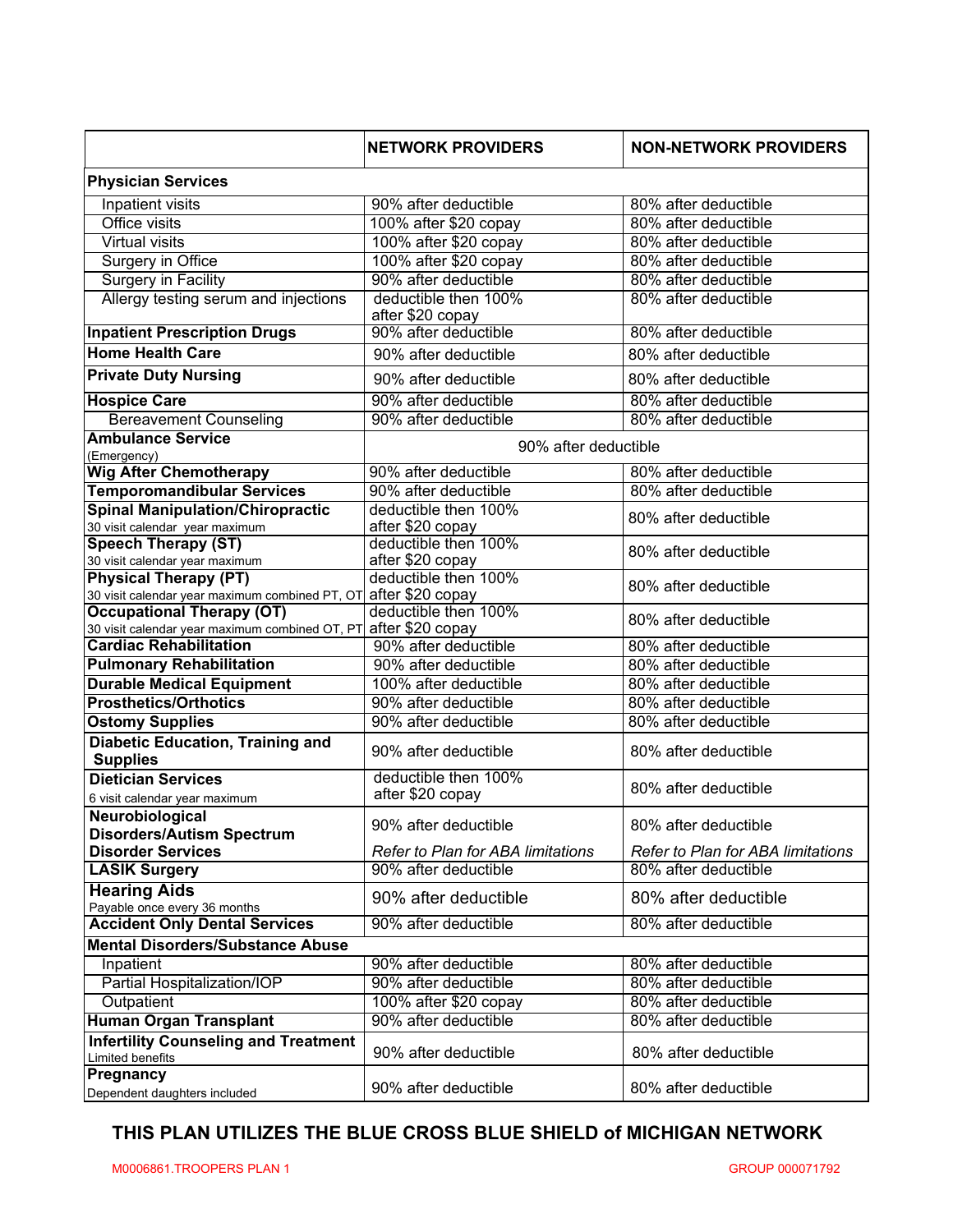|                                                                                                                                                                                                                                                                                                                                                                                                                                                                                                                                                                                                                                                                                                                                                                                                              | <b>NETWORK PROVIDERS</b>                                                                                                                                                                                                                                                                                              | <b>NON-NETWORK PROVIDERS</b> |  |
|--------------------------------------------------------------------------------------------------------------------------------------------------------------------------------------------------------------------------------------------------------------------------------------------------------------------------------------------------------------------------------------------------------------------------------------------------------------------------------------------------------------------------------------------------------------------------------------------------------------------------------------------------------------------------------------------------------------------------------------------------------------------------------------------------------------|-----------------------------------------------------------------------------------------------------------------------------------------------------------------------------------------------------------------------------------------------------------------------------------------------------------------------|------------------------------|--|
| <b>PREVENTIVE CARE</b>                                                                                                                                                                                                                                                                                                                                                                                                                                                                                                                                                                                                                                                                                                                                                                                       |                                                                                                                                                                                                                                                                                                                       |                              |  |
| <b>Routine Well Adult Care*</b>                                                                                                                                                                                                                                                                                                                                                                                                                                                                                                                                                                                                                                                                                                                                                                              | 100% not subject to deductible                                                                                                                                                                                                                                                                                        | 80% after deductible         |  |
| <b>Screening Tests</b>                                                                                                                                                                                                                                                                                                                                                                                                                                                                                                                                                                                                                                                                                                                                                                                       | Standard Preventive tests Cholesterol, High Blood Pressure, Diabetic, routine physical<br>examination, prostate (PSA), Cologuard, x-rays, laboratory tests, vision tests, STI and HIV<br>screening and counseling, tobacco cessation program, colonoscopies, bone density scans,<br>stress tests and sigmoidoscopies. |                              |  |
|                                                                                                                                                                                                                                                                                                                                                                                                                                                                                                                                                                                                                                                                                                                                                                                                              | Preventive health services   HealthCare.gov                                                                                                                                                                                                                                                                           |                              |  |
| <i><b>Immunizations</b></i>                                                                                                                                                                                                                                                                                                                                                                                                                                                                                                                                                                                                                                                                                                                                                                                  | Hepatitis A, Hepatitis B, HIB, HPV, MMR, HIV, DTP, Shingles and Flu Shots.                                                                                                                                                                                                                                            |                              |  |
|                                                                                                                                                                                                                                                                                                                                                                                                                                                                                                                                                                                                                                                                                                                                                                                                              | <b>Recommended Adult Immunization Schedule (cdc.gov)</b>                                                                                                                                                                                                                                                              |                              |  |
| <b>Women's Preventive</b>                                                                                                                                                                                                                                                                                                                                                                                                                                                                                                                                                                                                                                                                                                                                                                                    | Mammography, Thermography (3D) gynecological exam, PAP, HPV screening, pregnancy<br>related screenings, breast feeding support and supplies, Contraceptive coverage<br>(prescriptions subject to prescription plan copayment.)                                                                                        |                              |  |
|                                                                                                                                                                                                                                                                                                                                                                                                                                                                                                                                                                                                                                                                                                                                                                                                              | Preventive care benefits for women   HealthCare.gov                                                                                                                                                                                                                                                                   |                              |  |
| <b>Routine Well Child Care*</b>                                                                                                                                                                                                                                                                                                                                                                                                                                                                                                                                                                                                                                                                                                                                                                              | 100% not subject to deductible                                                                                                                                                                                                                                                                                        | 80% after deductible         |  |
| <b>Screening Tests</b>                                                                                                                                                                                                                                                                                                                                                                                                                                                                                                                                                                                                                                                                                                                                                                                       | Standard Preventive tests, routine physical examination, x- rays, laboratory tests, vision tests,<br>newborn hearing screening, developmental screening.                                                                                                                                                              |                              |  |
|                                                                                                                                                                                                                                                                                                                                                                                                                                                                                                                                                                                                                                                                                                                                                                                                              | <b>Preventive care benefits for children   HealthCare.gov</b>                                                                                                                                                                                                                                                         |                              |  |
| Immunuizations                                                                                                                                                                                                                                                                                                                                                                                                                                                                                                                                                                                                                                                                                                                                                                                               | DTaP, HIB, Hepatitis A, Hepatitis B, HPV, RV, IPV, MCV, PCV, Flu Shots.                                                                                                                                                                                                                                               |                              |  |
|                                                                                                                                                                                                                                                                                                                                                                                                                                                                                                                                                                                                                                                                                                                                                                                                              | Combined Recommended Immunization Schedule for Persons Aged 0 - 18 years (cdc.gov)                                                                                                                                                                                                                                    |                              |  |
|                                                                                                                                                                                                                                                                                                                                                                                                                                                                                                                                                                                                                                                                                                                                                                                                              | Recommended Immunizations for Children from 7 - 18 Years Old (cdc.gov)                                                                                                                                                                                                                                                |                              |  |
| <b>Pediatric Vision</b>                                                                                                                                                                                                                                                                                                                                                                                                                                                                                                                                                                                                                                                                                                                                                                                      | For dependents under age 19:<br>1 exam, 1 pair of glasses or contacts, 1 frame per calendar year                                                                                                                                                                                                                      |                              |  |
| *Other preventive care and services required by applicable law if provided by a Network Provider.                                                                                                                                                                                                                                                                                                                                                                                                                                                                                                                                                                                                                                                                                                            |                                                                                                                                                                                                                                                                                                                       |                              |  |
| *Preventive Care and Screening Services and Immunizations for children, adolescents and adults that:<br>-- have a rating of A or B in the current United States Preventive Services Task Force recommendations, or<br>-- are recommended by the Advisory Committee on Immunization Practices of the Centers for Disease Control and Prevention, or<br>-- are provided for in comprehensive guidelines supported by the Health Resources and Services Admin., with respect to the<br>individual<br>--are included in the Women's Preventive Services outline by the Dept. of Health and Human Services<br>Please consult the recommendations and guidelines for age, frequency and other guidelines.<br>You may also call 800-229-2210 to obtain a no-cost paper copy from Blue Water Benefits Administrators |                                                                                                                                                                                                                                                                                                                       |                              |  |
| Frequency limits for routine mammogram: Ages 40 and over Limited to one (1) per Calendar Year; and limited<br>to the maximum allowed under designated state limits.                                                                                                                                                                                                                                                                                                                                                                                                                                                                                                                                                                                                                                          |                                                                                                                                                                                                                                                                                                                       |                              |  |
| Frequency limits for pap smear (Cytologic Screenings): One (1) per Calendar Year                                                                                                                                                                                                                                                                                                                                                                                                                                                                                                                                                                                                                                                                                                                             |                                                                                                                                                                                                                                                                                                                       |                              |  |
| Frequency limits for Colon/Rectal exam, Colonoscopy, Cologuard, and<br>Prostate Screening: Ages 45 and over Limited to one (1) per Calendar Year                                                                                                                                                                                                                                                                                                                                                                                                                                                                                                                                                                                                                                                             |                                                                                                                                                                                                                                                                                                                       |                              |  |
| Frequency limits for Routine Vision exam: One (1) per every Calendar Year                                                                                                                                                                                                                                                                                                                                                                                                                                                                                                                                                                                                                                                                                                                                    |                                                                                                                                                                                                                                                                                                                       |                              |  |
|                                                                                                                                                                                                                                                                                                                                                                                                                                                                                                                                                                                                                                                                                                                                                                                                              | Frequency limits for Routine Hearing exam: One (1) per every Calendar Year                                                                                                                                                                                                                                            |                              |  |